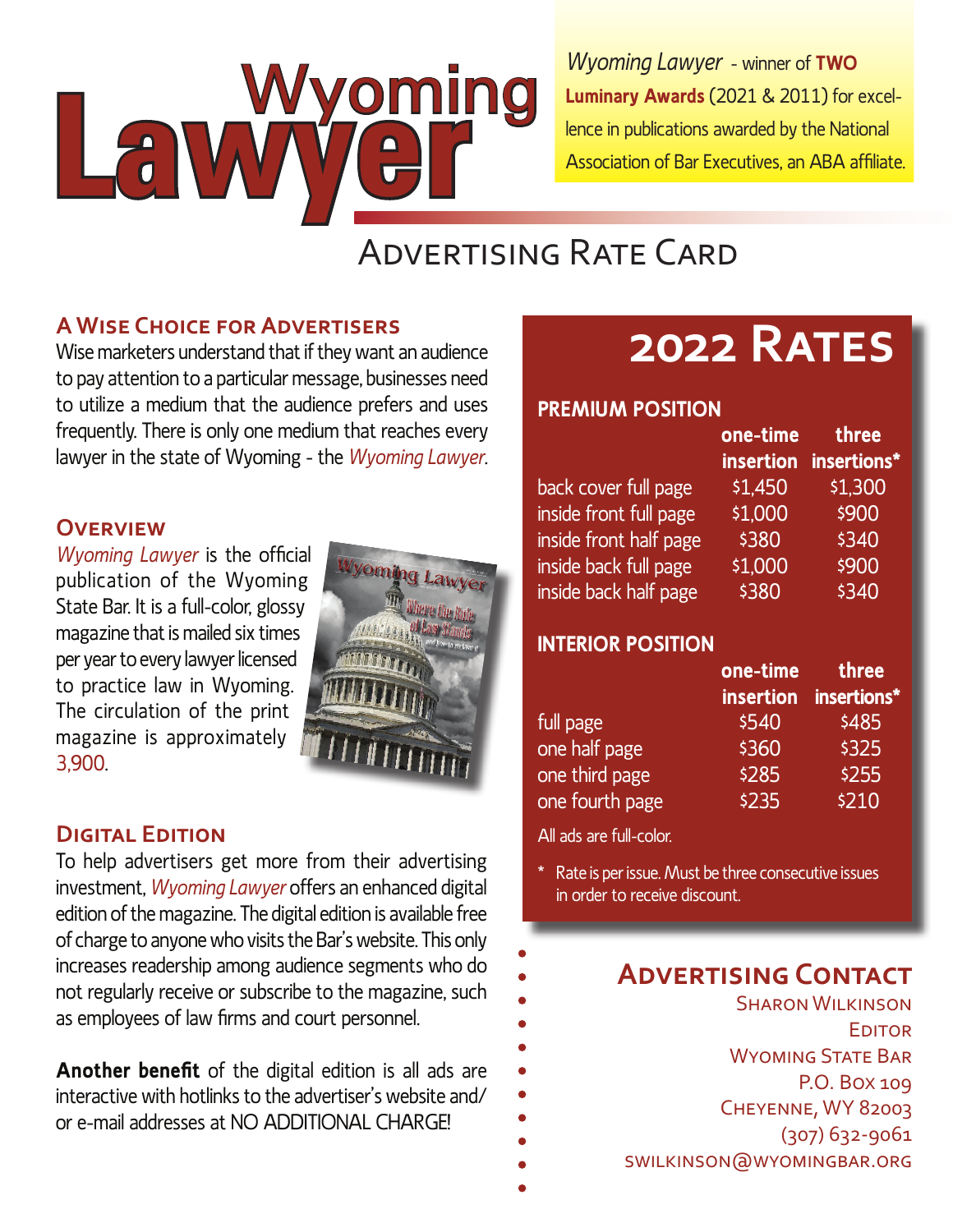# **AD** SIZE REQUIREMENTS



#### **SUBMITTING ARTWORK**

All artwork must be submitted electronically (preferably in a high-res PDF file) to swilkinson@wyomingbar. org. Other acceptable formats are .tif or .eps with a resolution of 300 dpi or better. All ads must be CMYK. RGB is not acceptable.

### $N$ **EED HELP WITH ARTWORK?**

Design assistance is available to advertisers for the preparation of their advertisement. There is a \$75 design fee if assistance is needed.

#### **CLASSIFIED ADVERTISEMENTS**

Classified advertising is available for \$1.00 per word with a minimum of 20 words. Add a border around the ad for an additional \$12.00. E-mail the text of your classified advertisement to swilkinson@wyomingbar.org for an accurate word count and rate quote. Classified ads are due on the "Art" deadlines below.

#### **DEADLINES**

Deadlines apply to both display and classified advertising. Cancellations or corrections must be made in writing no later than five working days after the published deadlines. Cancellations made after the five-day period may be subject to cancellation penalties.

#### **DISCOUNTS**

A 15% discount will be given to all non-profit organizations. The *Wyoming Lawyer* reserves the right to request a tax I.D. number for verification. Display advertising only.

## **ISSUE SPACE ART**

February 2022 January 1, 2022 January 7, 2022 April 2022 March 1, 2022 March 7, 2022 June 2022 May 1, 2022 May 7, 2022 August 2022 July 1, 2022 July 7, 2022 October 2022 September 1, 2022 September 7, 2022 December 2022 November 1, 2022 November 7, 2022